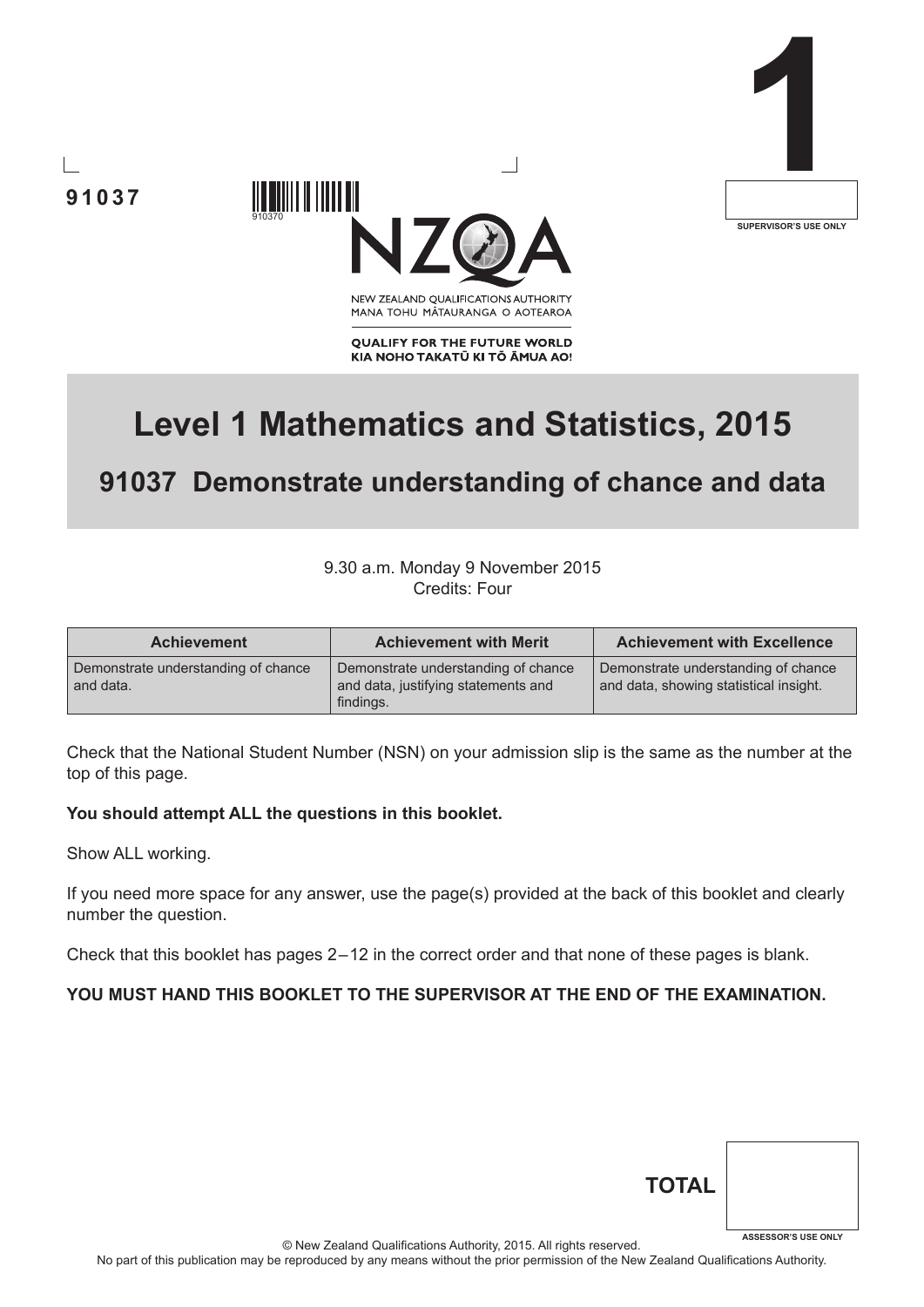#### **QUESTION ONE**

The following graph shows how many people leave New Zealand for holidays to Australia or to China.

The graph shows the number of people travelling per **quarter**, from 2000 to 2009.

Each quarter is a group of 3 months (Q1 = January to March, Q2 = April to June, Q3 = July to September, Q4 = October to December).



#### **Number of People Leaving New Zealand for Holidays**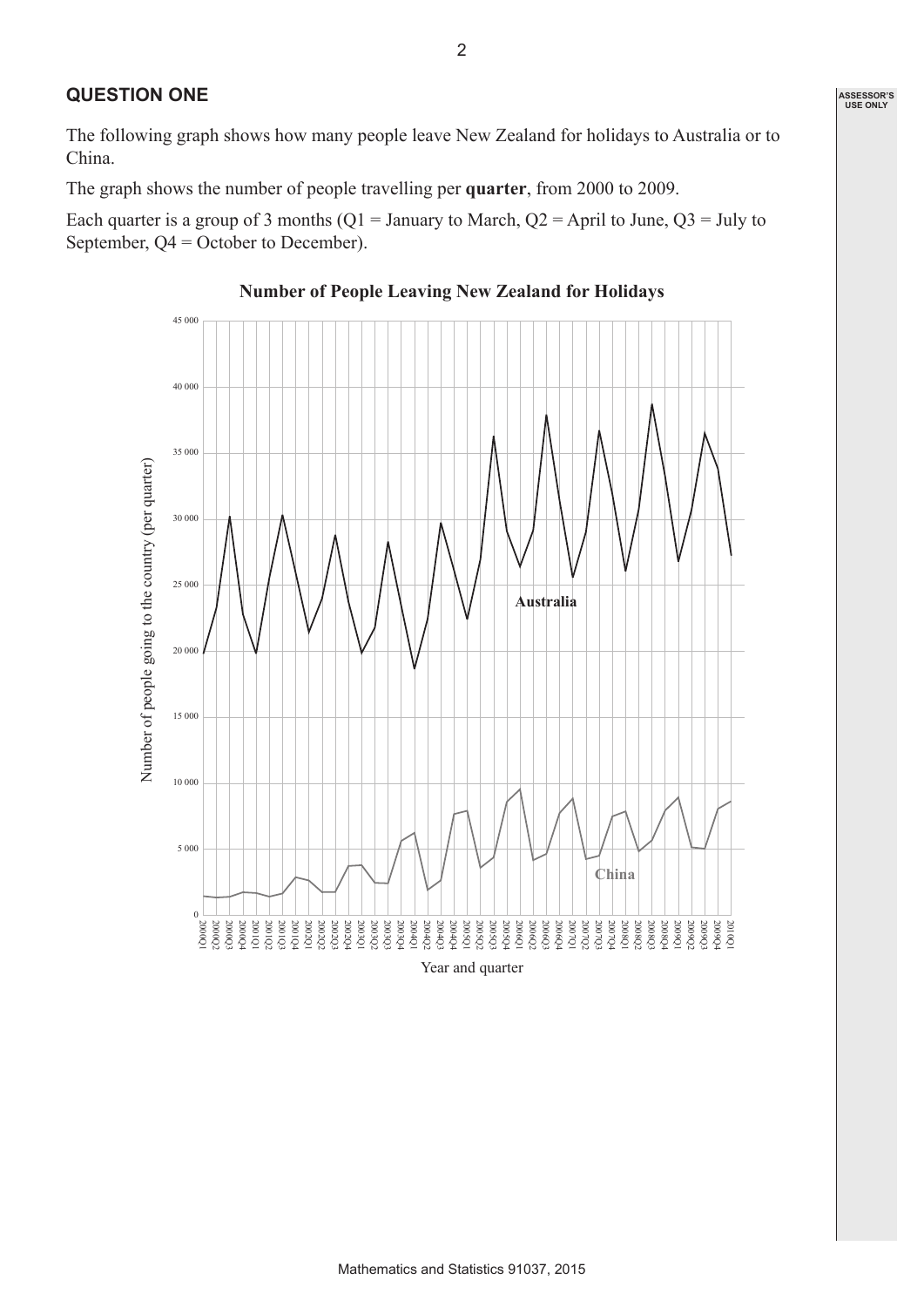3

**ASSESSOR'S USE ONLY**

(a) Comment on the graph of the number of people going to **Australia** for holidays. You should discuss any trends, seasonal effects, or unusual features that you notice.



(b) How does the graph of people going to China **compare** with the graph of people going to Australia over these years?

You should discuss any differences or similarities in the graphs.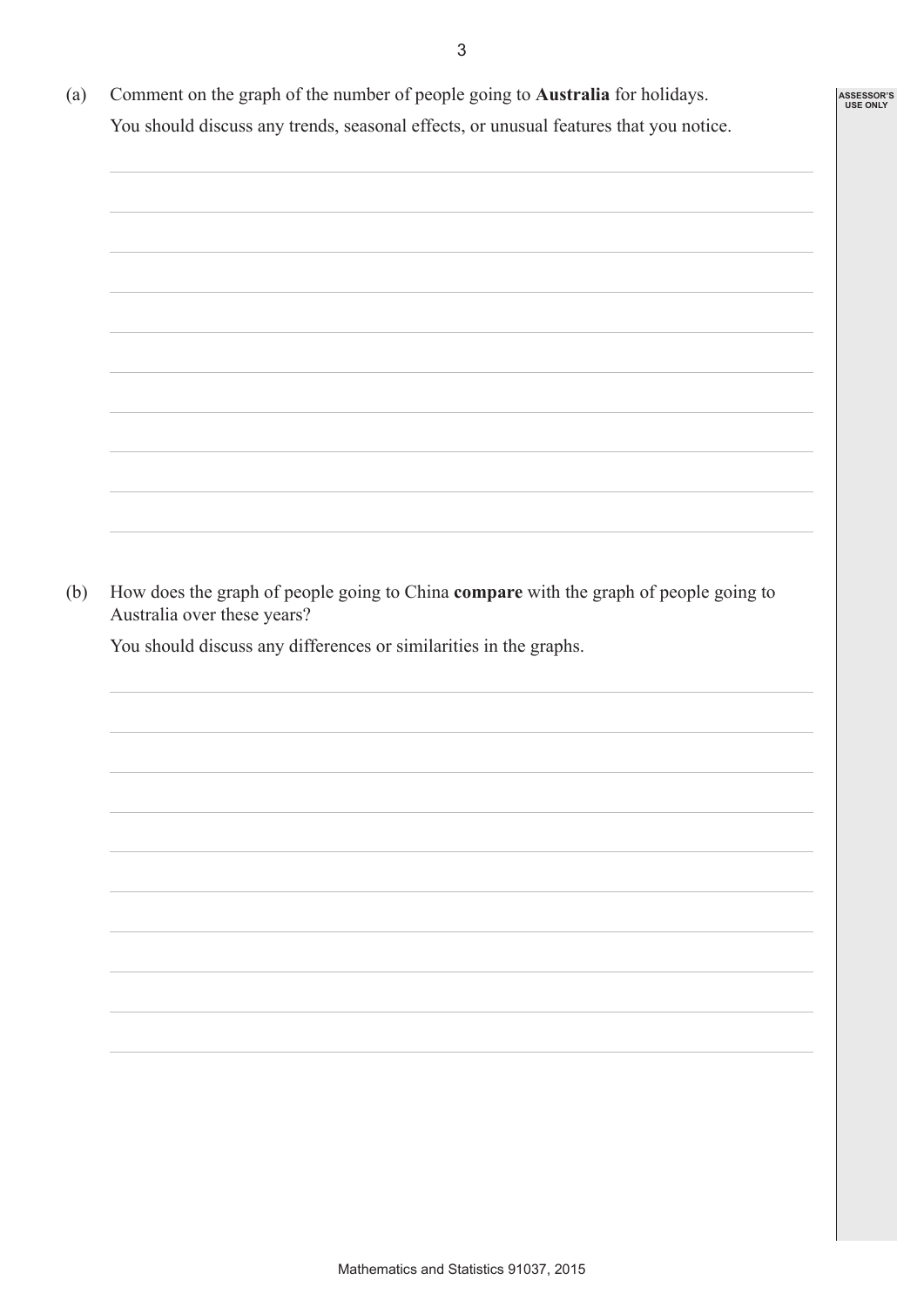(c) This graph shows the percentage of travellers who travelled to China in each quarter of 2014.

**Travellers to China in 2014**

1st Quarter 28% 4th Quarter 29% 2nd Quarter 22% 3rd Quarter 21%

(i) A traveller to China in 2014 is chosen at random.

What is the probability that they did **not** travel in the 4th quarter (Q4)?

(ii) A traveller to China in **2015** is chosen at random.

 Estimate the probability that they did **not** travel in the 4th quarter (Q4) of 2015. Explain your reasoning.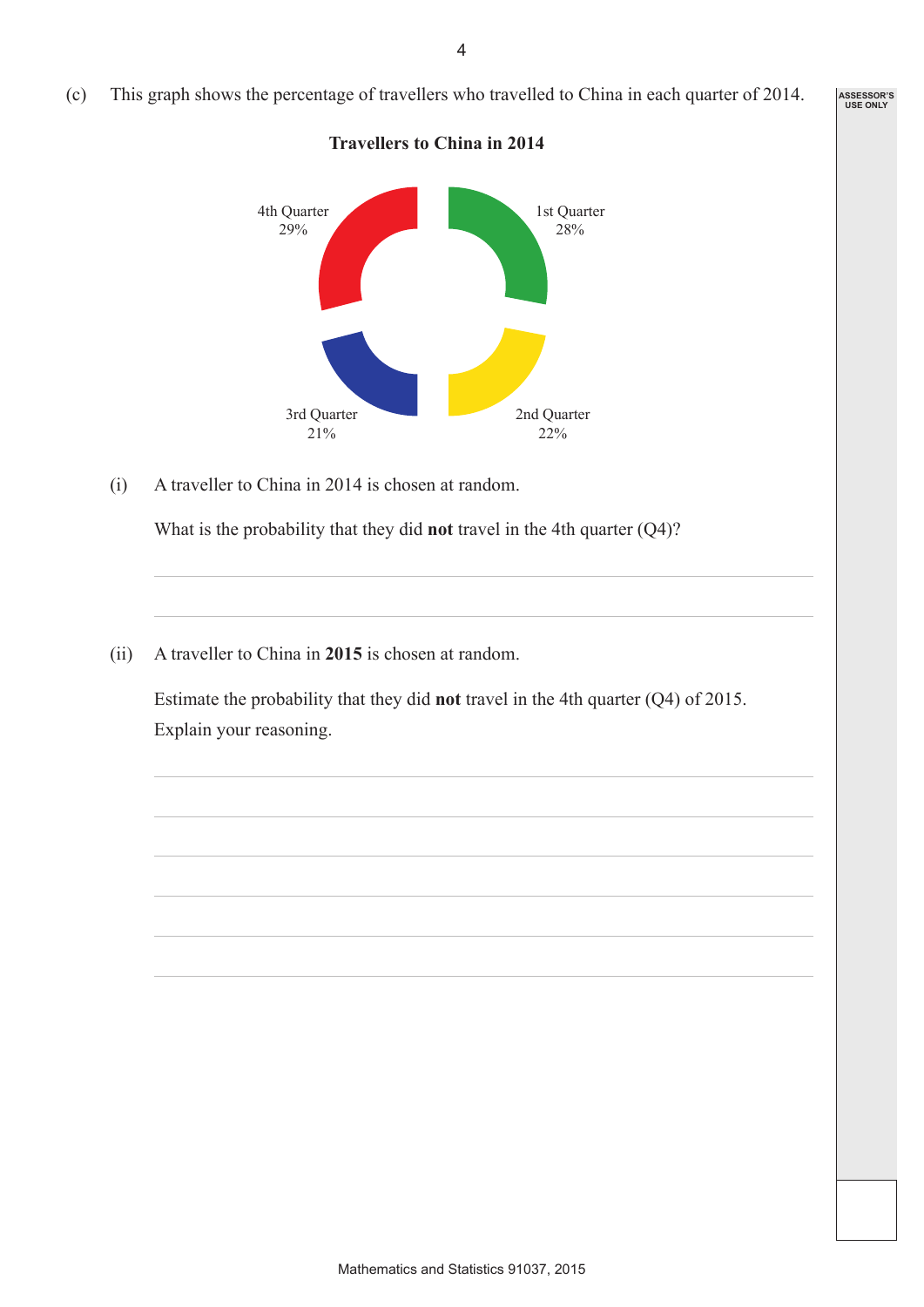#### **QUESTION TWO**

Rei's mother says that "females have better memories than males".

Rei wonders if this is true.

He uses some data from *Census at Schools* to try to answer his question. The data was collected from students who took part in an online memory test described by these words:

*Test your memory. How quickly can you match all the pairs of pictures?*

- *• Click on "Start" and then click on two squares to uncover their pictures.*
- *• Matching squares will remain uncovered.*
- *• Keep clicking to see how many pairs you can uncover in 3 minutes. This is your memory score.*



(a) Compare the distribution of memory test scores for males and for females.

5

**ASSESSOR'S USE ONLY**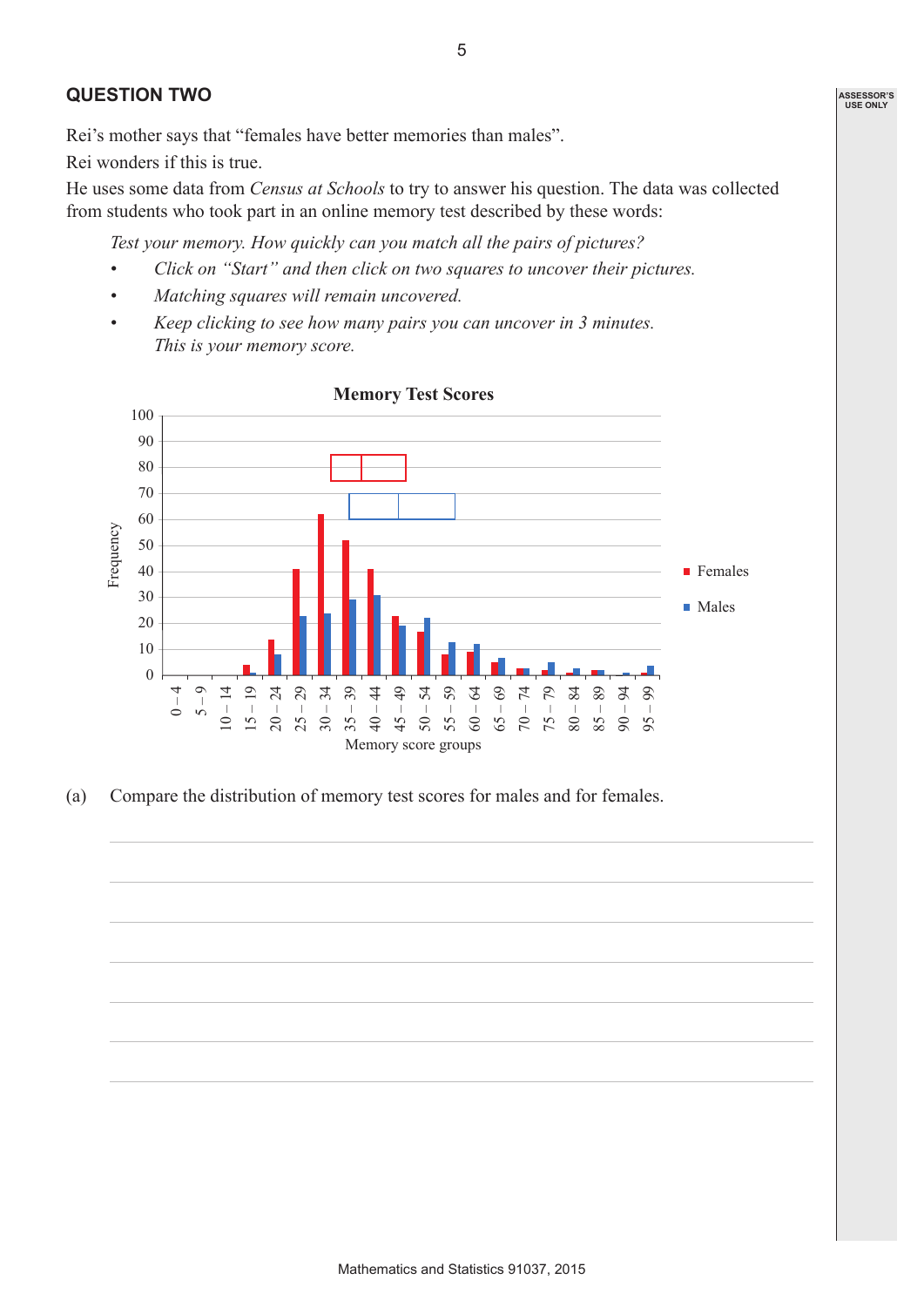

Rei's bar graph on the previous page is repeated below.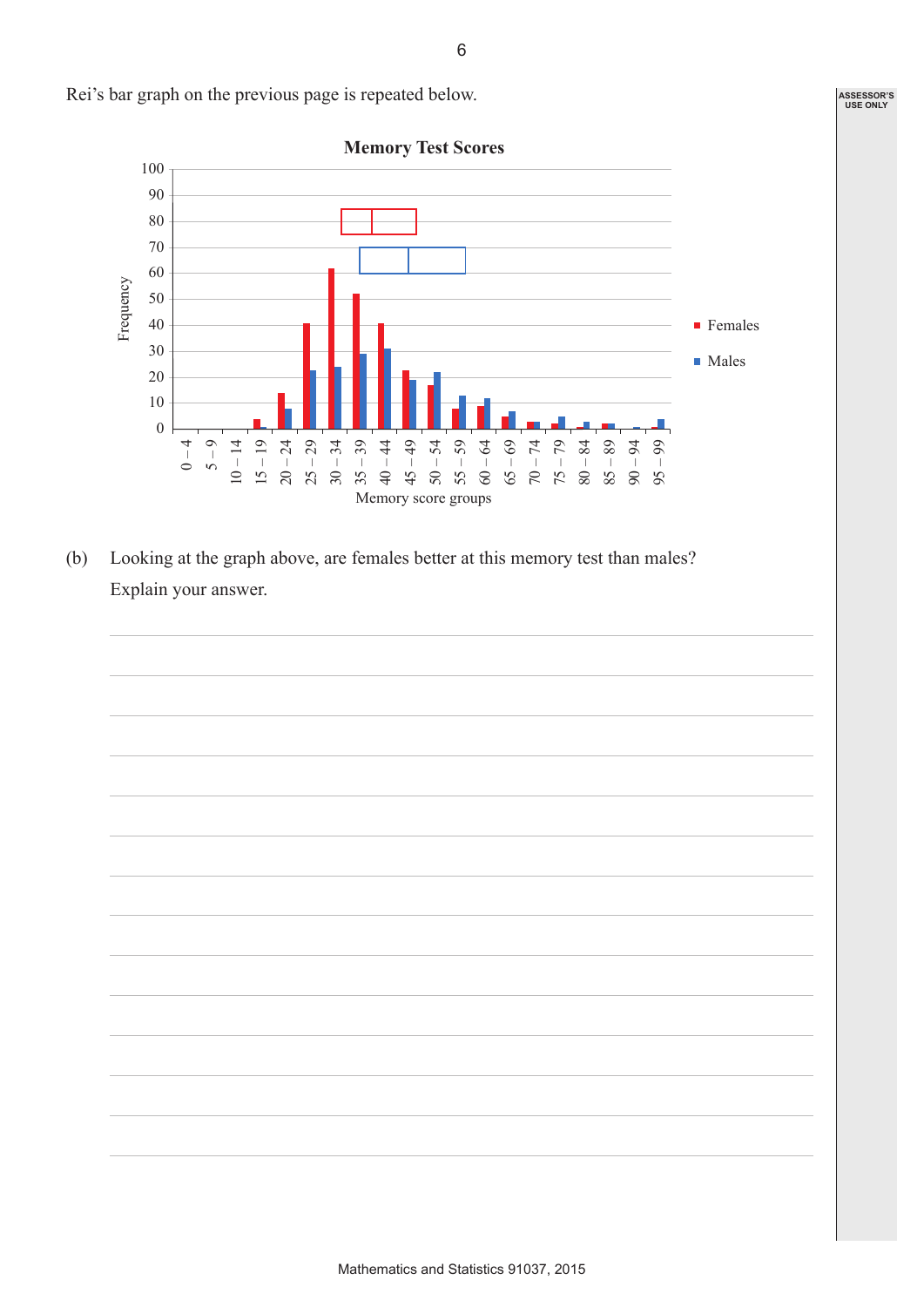**ASSESSOR'S USE ONLY**

| (c) Is the data from this experiment a good way for Rei to test his mother's statement that |
|---------------------------------------------------------------------------------------------|
| "females have better memories than males"?                                                  |

Justify your answer.

| (d) | Rei looks closely at his bar graph and realises that there was more data from females than |
|-----|--------------------------------------------------------------------------------------------|
|     | from males.                                                                                |

What could he now do with his data or his graph to make his bar graph display the data better?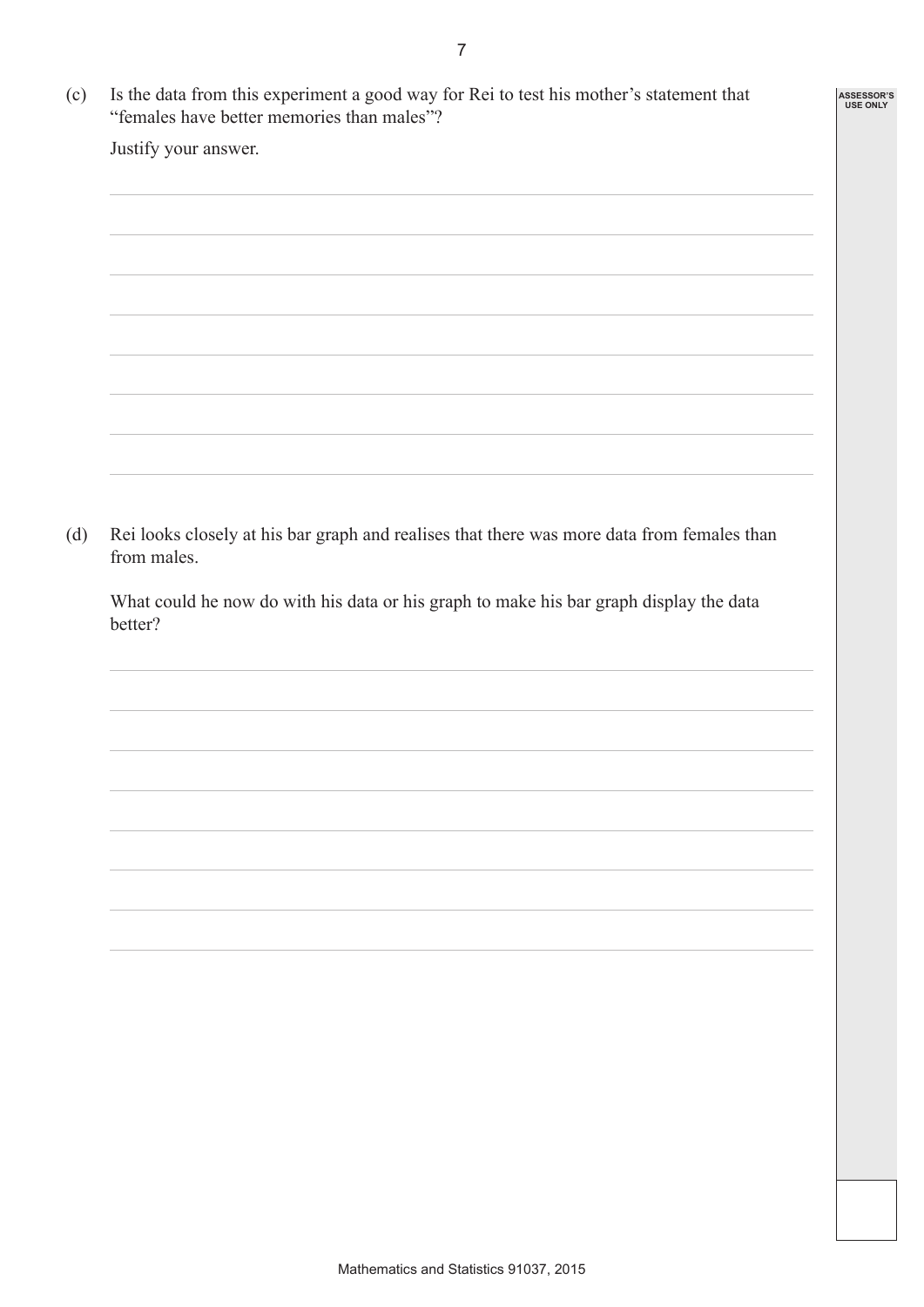### **QUESTION THREE**

|        | Min. | Lower<br><b>Quartile</b> | <b>Median</b> | Mean  | <b>Upper</b><br><b>Quartile</b> | Max. | <b>Sample</b><br><b>Size</b> |
|--------|------|--------------------------|---------------|-------|---------------------------------|------|------------------------------|
| female | 21   | 36                       | 42            | 44.88 | 50                              | 94   | 284                          |
| male   | 23   | 39                       | 48            | 50.7  | 59                              | 98   | 203                          |

8

The statistics for Rei's data are given in the table below:

- (a) Using the data in this table, what is the interquartile range for the females?
- (b) There are more females than males in this sample. Rei's friend Waiari said that the results and the graphs are not fair because of this.

Do you agree or disagree?

Use statistical reasons to justify your answer.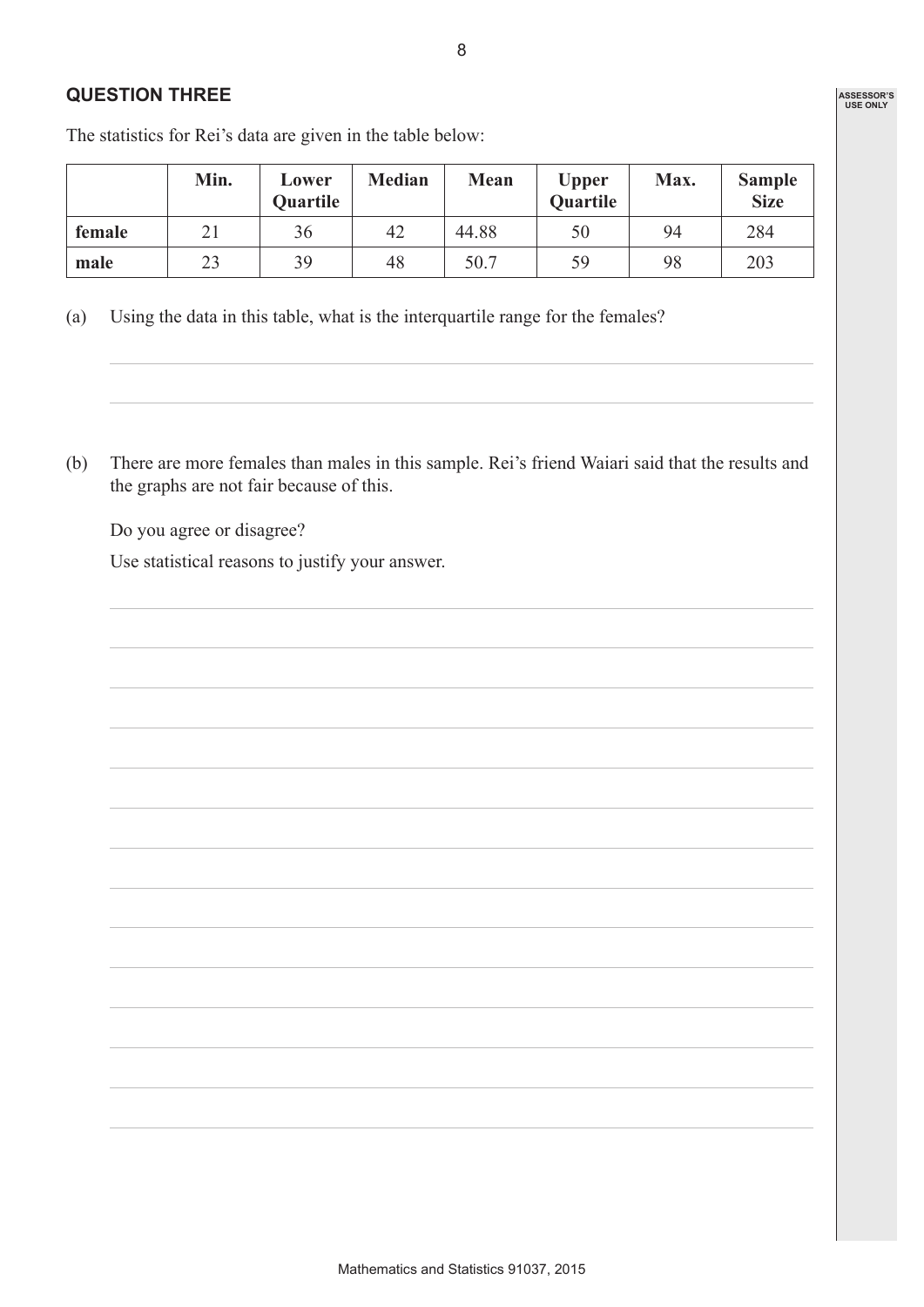9

**ASSESSOR'S USE ONLY**

- (c) (i) If a student from this sample was chosen at random, what is the probability that the student is male?
	- (ii) If a **male** from this sample was chosen at random, what is the probability that his memory test score is 59 or less?
- (d) Brianna's score was added to the sample of females used here. The mean score for the females then went up, while the median score stayed the same.

What can you deduce about Brianna's test score?

Explain your reasoning.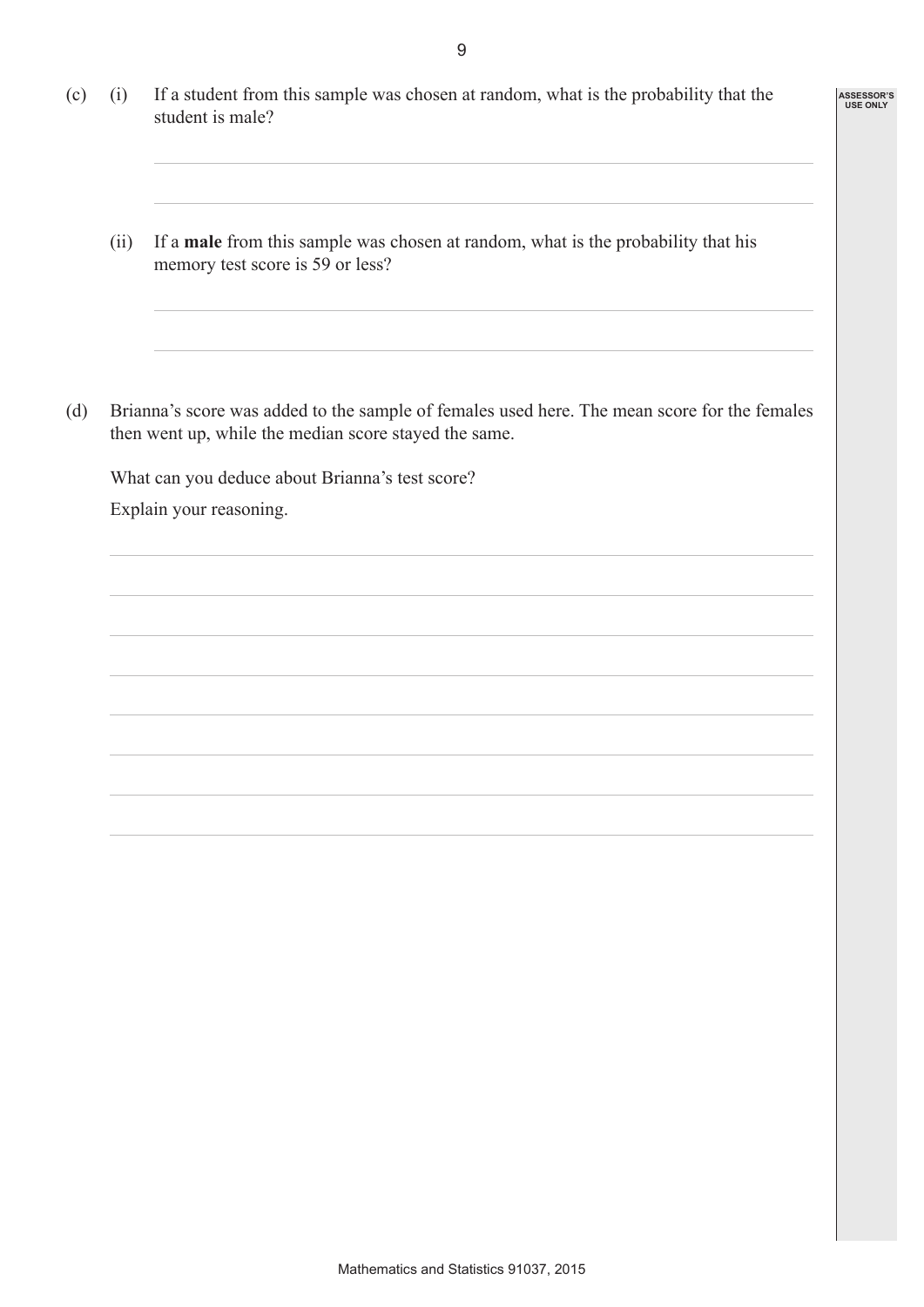(e) Rei wondered if the ages of the students doing the memory test affected how well they scored. He drew the scattergraph below. **ASSESSOR'S USE ONLY**



What should Rei conclude about the relationship between the age of the students and their memory test score revealed from this graph?

Explain your answer.

10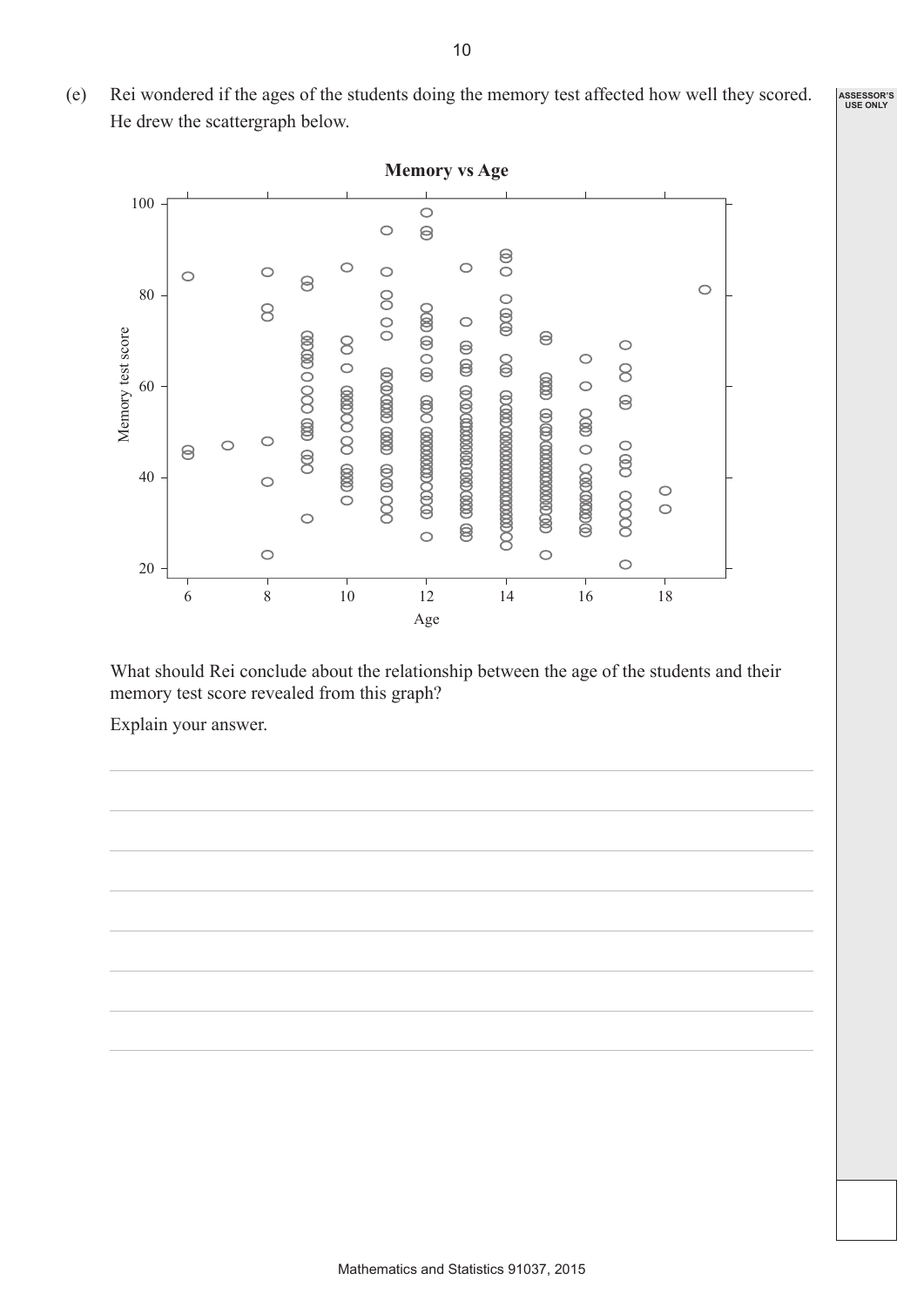| QUESTION<br><b>NUMBER</b> | Extra paper if required.<br>Write the question number(s) if applicable. | ASSESSOR'S<br><b>USE ONLY</b> |
|---------------------------|-------------------------------------------------------------------------|-------------------------------|
|                           |                                                                         |                               |
|                           |                                                                         |                               |
|                           |                                                                         |                               |
|                           |                                                                         |                               |
|                           |                                                                         |                               |
|                           |                                                                         |                               |
|                           |                                                                         |                               |
|                           |                                                                         |                               |
|                           |                                                                         |                               |
|                           |                                                                         |                               |
|                           |                                                                         |                               |
|                           |                                                                         |                               |
|                           |                                                                         |                               |
|                           |                                                                         |                               |
|                           |                                                                         |                               |
|                           |                                                                         |                               |
|                           |                                                                         |                               |
|                           |                                                                         |                               |